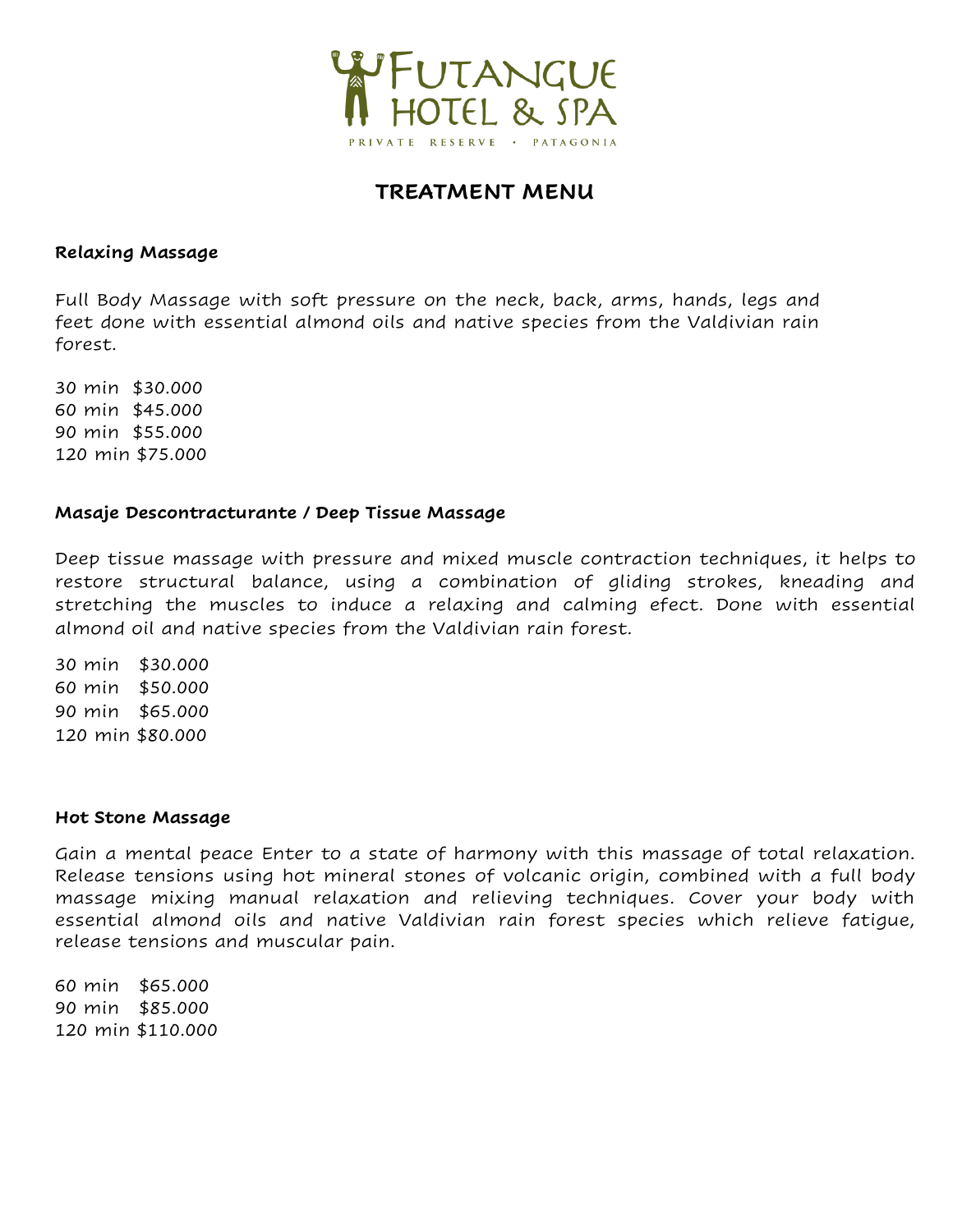

#### **Wraps**

Moisturizing body mask with antioxidant and purifying properties. It also acts to eliminate stress and fatigue, reduces inflammation and removes retained liquids, causing a pleasant sensation of well-being. The its texture allows to give small massage when is applied on the body. Species and essential oils are from the native species of the Valdivian rain forest.

60 min \$65.000

## **Futangue Facial**

Facial depurative cleansing, exfoliation, hydration, nutrition and facial drainage massage with small bamboo canes that help to remove retained liquids, causing strengthen of tissues, revitalizing and energizing facial skin. It is indicated for both women and men. Products are of native species of the Valdivian forest and 100% organic.

60 min \$65.000

#### **Legs & Feet Massage**

After strenuous activity and long hours standing, our body needs to regain balance. This massage [for](https://dictionary.cambridge.org/es/diccionario/ingles-espanol/for) [tired](https://dictionary.cambridge.org/es/diccionario/ingles-espanol/tired) legs [and](https://dictionary.cambridge.org/es/diccionario/ingles-espanol/and) [feet](https://dictionary.cambridge.org/es/diccionario/ingles-espanol/feet) [will](https://dictionary.cambridge.org/es/diccionario/ingles-espanol/will) [activate](https://dictionary.cambridge.org/es/diccionario/ingles-espanol/activate) [blood](https://dictionary.cambridge.org/es/diccionario/ingles-espanol/blood) [circulation,](https://dictionary.cambridge.org/es/diccionario/ingles-espanol/circulation) in order to improve and stimulate the functioning of the organs related to the treated points. It begins with anti-inflammatory and revitalizing essences, and ends with a foot and leg massage with menthol essences and extracts of native species from the Valdivian rain forest, helping to relax and giving wellness to the muscular tensions that affect body´s mobility.

60 min. \$ 40.000